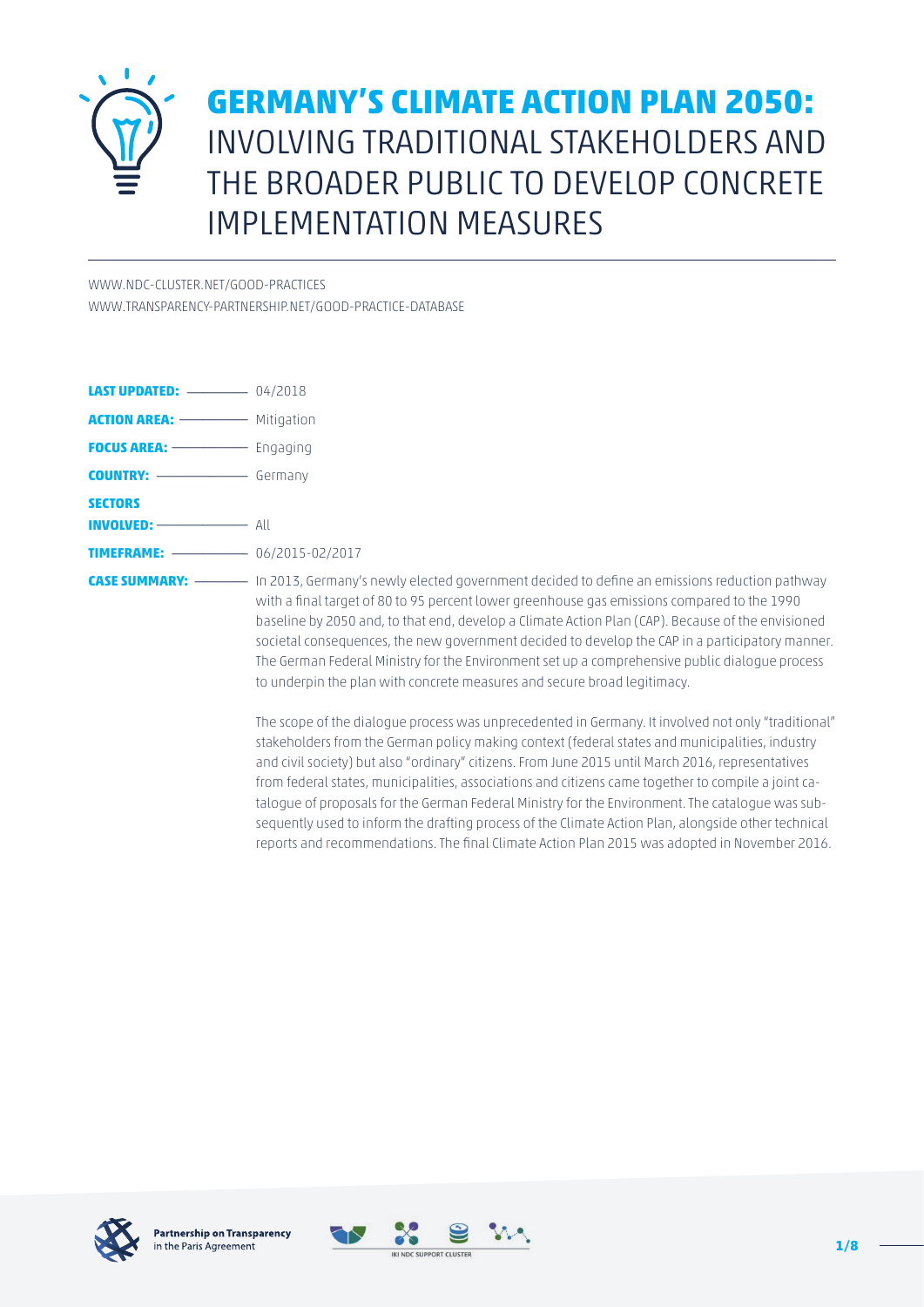

# **GERMANY'S CLIMATE ACTION PLAN 2050:**

INVOLVING TRADITIONAL STAKEHOLDERS AND THE BROADER PUBLIC TO DEVELOP CONCRETE IMPLEMENTATION MEASURES

**BACKGROUND:** \_\_\_\_\_\_\_\_ In 2013, the German government decided to "define an emissions reduction pathway with a final target of 80 to 95 per cent lower greenhouse gas emissions compared to 1990 by 2050. We will augment this target with concrete measures, drawn up through a broad dialogue (Climate Action Plan)" (Bundesregierung 2013).

> As the CAP was envisioned to cover all sectors – and thus would have a major impact on society – the government decided to involve not only "traditional" actors of the German policy making context (such as representatives of the federal states, municipalities, the private sector, interest groups like churches, associations and trade unions, and civil society) but also "ordinary" citizens. From the out set, traditional actors and citizens were invited to develop concrete proposals on how to achieve the ambitious strategic objectives.

> Parallel to "stakeholder forums", which involved the traditional actors, the Federal Ministry for the Environment, Nature Conservation, Building and Nuclear Safety (BMUB; since March 2018 the Federal Ministry for the Environment, Nature Conservation, and Nuclear Safety, BMU) organized five parallel "citizen dialogues" in different cities. There, selected citizens could develop and discuss ideas how to realize the goals adopted by the German Government. Moreover, it developed an online tool to allow the broader public to comment on submitted proposals (BMUB 2016a; BMUB 2016b). This citizen consultation process was organized and moderated by contracted experts and supported by scientific input from several research institutions to ensure broad, informed and evidence-based discussions. The results of these citizens dialogues were summarized in a "citizen report" (BMUB 2016a).

The joint outcome of the "stakeholder forums" and "citizens dialogues" process was fed into the first draft of the Climate Action Plan. This draft was then refined and negotiated within the German Government. The federal cabinet adopted the Climate Action Plan 2050 in November 2016.

**ACTIVITIES:** \_\_\_\_\_\_\_\_\_\_\_ **· SETTING UP THE CONSULTATION PROCESS:** To ensure broad participation, the BMUB set up two parallel dialogue formats – a "stakeholder forum" for representatives of the federal states, municipalities and associations and a "citizen dialogue" for the ordinary citizens. Both forums were tasked to identify and develop concrete measures how to achieve the outlined low emission target. The ideas collected in both forums were then discussed and evaluated in a "delegates committee", involving representatives from the previous stakeholder forums and the citizen dialogues.

- **· CITIZEN DIALOGUE:** Based on a random selection process, 472 citizens were invited to participate in the "citizen dialogue". They joined one of the five parallel citizen dialogue forums (IKU 2016). Starting point for the dialogue process was a paper published by the BMUB. The paper outlined the strategic objective of the CAP and structured the discussion around five topics: (1) Transport, (2) Agriculture and Land Use, (3) Industry, Commerce, Trade, Services, (4) Buildings, (5) Energy. Citizens were invited to develop concrete measures how to achieve the climate target. During the dialogue, ideas on how to achieve the climate target were clustered and constantly refined. All in all, the citizen dialogues developed 77 measures (IKU 2016).
- **· INVOLVING EXTERNAL FACILITATOR AND SCIENTIFIC SUPPORT:** For the implementation of the citizen dialogues, the BMUB hired external moderators and scientific support. The moderators facilitated the discussion and aligned different viewpoints. Scientists helped to resolve questions that arose during the discussions and prepared climate-related information which the citizens received upfront. Neither scientists nor moderators had a mandate to initiate or decline proposals (Rucht 2016). The scientists assessed whether the proposals had a strategic character. Furthermore, they merged the proposals later on with similar ones that were developed in the stake-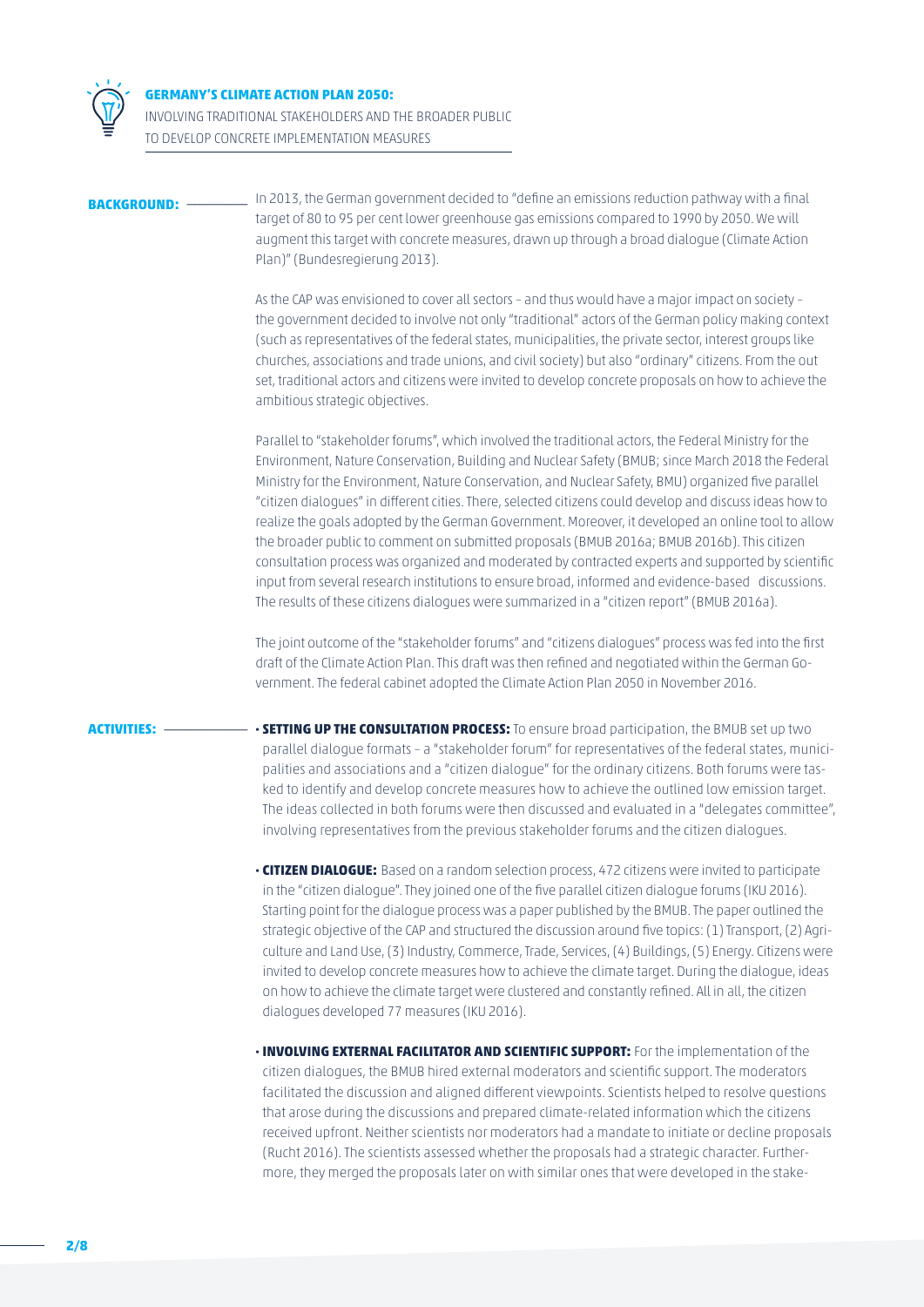holder consultation taking place beforehand. 18 of the proposals developed during the public participation process had an innovative character and were included without being merged with other stakeholders' proposals, for example the request to phase out coal plants until 2030, and to introduce an "ecological footprint" label for every product that is sold (Faas & Huesmann 2017; Bertelsmann 2016).

- **· ONLINE CONSULTATION:** The 77 measures identified by the citizens were then published on a website for a broader public consultation. For one month, every citizen could comment and thus "like" or "dislike" the proposals. This resulted in a "citizen report" which was presented to the Minister of Environment (Faas & Huesmann 2017).
- **· BRINGING TOGETHER CITIZENS AND TRADITIONAL STAKEHOLDERS (THE DELEGATES COMMITTEE):** The ideas collected in the stakeholder forums and the citizen dialogues were then discussed in a "Delegates Committee". Purpose of the Delegates Committee was to select and refine the measures that would be recommended to the ministry. The committee involved 13 representatives from the stakeholder forums (e.g. representatives from federal states, municipalities, industry, civil society, and trade unions) and 12 representatives from the citizen dialogues. The committee delegates were voted by their respective peer group (e.g. industry representatives voted an industry representative to represent their peer group). As with regards to the citizens forum, all participates were asked if they would like to be delegated in the committee and out of those a (gender- and regionally balanced) selection was drawn. 46 of 97 measures that were included in the final package had been recommended by a majority of the represented groups. (BMUB 2016a, Bertelsmann 2016).

The final package of measures including the recommendations was submitted to the BMUB to inform the draft Climate Action Plan. The BMUB also considered other inputs and had the final say over the inclusion of measures. Even after the government negotiations, more than half of the proposed measures have been included in the Climate Action Plan in some form (Faas & Huesmann 2017).

| <b>INSTITUTIONS</b>             |                                                                                                                                                                                                                                                                                                                                                                                                                                                                                                                                                                                                                                                                                                                                                                                                                                                                                         |
|---------------------------------|-----------------------------------------------------------------------------------------------------------------------------------------------------------------------------------------------------------------------------------------------------------------------------------------------------------------------------------------------------------------------------------------------------------------------------------------------------------------------------------------------------------------------------------------------------------------------------------------------------------------------------------------------------------------------------------------------------------------------------------------------------------------------------------------------------------------------------------------------------------------------------------------|
| <b>INVOLVED:</b>                | Federal Ministry for the Environment, Nature Conservation, Building and Nuclear Safety (BMUB);<br>municipalities, federal states, civil society organizations, industry organizations, trade unions,<br>and citizens.                                                                                                                                                                                                                                                                                                                                                                                                                                                                                                                                                                                                                                                                   |
|                                 | COOPERATION WITH: Bertelsmann Foundation, Johannes Gutenberg-Universität Mainz, IKU GmbH, IFOK GmbH, Wuppertal<br>Institute for Climate, Environment and Energy GmbH, Oeko-Institut.                                                                                                                                                                                                                                                                                                                                                                                                                                                                                                                                                                                                                                                                                                    |
|                                 | Huesmann 2017).                                                                                                                                                                                                                                                                                                                                                                                                                                                                                                                                                                                                                                                                                                                                                                                                                                                                         |
| <b>IMPACT OF ACTIVITIES: --</b> | INCREASED ACCEPTANCE OF THE CAP AND STRENGTHENED POSITION OF THE MINISTRY:<br>The involvement of ordinary, non-organized citizens brought new ideas into discussion and also<br>helped to increase the acceptance of the climate action measures. A majority of the citizen delegates<br>and all delegates of the stakeholder forum found that the quality of the plan increased substantially<br>because of the involvement of ordinary citizens, as evidenced by a survey (Fass & Huesmann 2017).<br>The dialogue process was broadly considered a success (Rucht 2016). It helped to increase the legi-<br>timacy of the plan. Moreover, the involvement of traditional stakeholders and citizens strengthened<br>the position of the ministry in interdepartmental negotiations. The ministry could come up with a<br>set of measures that enjoyed broad backing by the population. |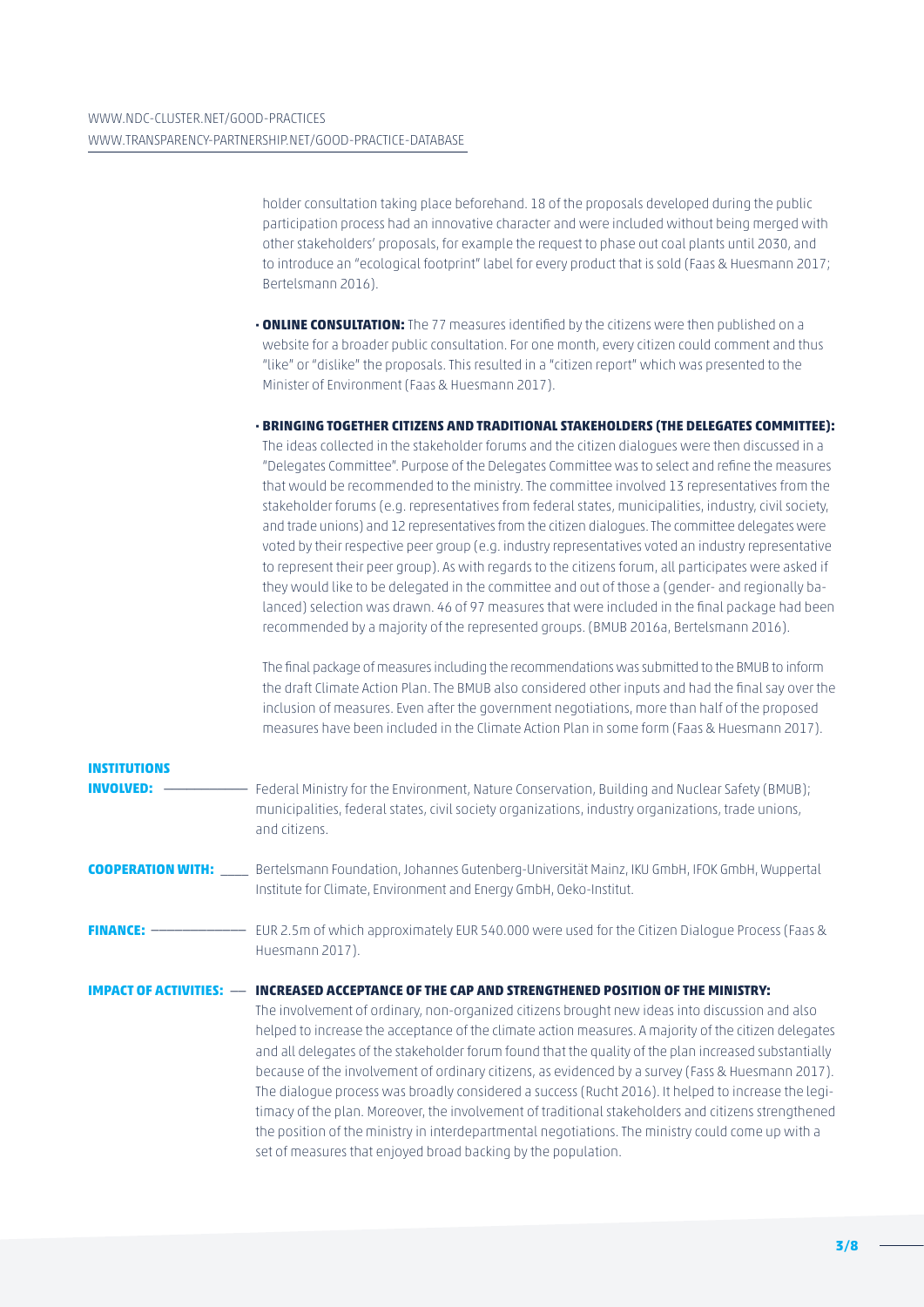

## **GERMANY'S CLIMATE ACTION PLAN 2050:**

INVOLVING TRADITIONAL STAKEHOLDERS AND THE BROADER PUBLIC TO DEVELOP CONCRETE IMPLEMENTATION MEASURES

| <b>WHY IS IT GOOD</b><br><b>PRACTICE: -</b> | · EXTENSIVE STAKEHOLDER ENGAGEMENT: The government involved not only "traditional" stake-<br>holders of the German policy making context (federal states, municipalities, interest groups) but<br>also "ordinary" citizens. The extensive and inclusive consultation process provided the Climate<br>Action Plan 2050 with substantial input-legitimacy. It increased the political acceptance of the<br>proposed measures (Faas & Huesmann 2017).                                                                                                                                                                |
|---------------------------------------------|-------------------------------------------------------------------------------------------------------------------------------------------------------------------------------------------------------------------------------------------------------------------------------------------------------------------------------------------------------------------------------------------------------------------------------------------------------------------------------------------------------------------------------------------------------------------------------------------------------------------|
|                                             | • SCIENCE-BASED: The citizen dialogue was supported by research institutions that both provided<br>scientific input and answered questions by the participants. Furthermore, they assessed whether<br>the proposed measures have a strategic and transformative character and what their financial<br>impact would be. Thereby, higher quality contributions could be ensured.                                                                                                                                                                                                                                    |
|                                             | . INNOVATIVENESS: The broad consultation process was unprecedented in Germany and, as such,<br>represents a democratic innovation. Some participants of the dialogue claimed that democratic<br>innovations of this kind may help to counter political apathy and generate new impetus to mo-<br>dernize democratic representation (Faas & Huesmann 2017).                                                                                                                                                                                                                                                        |
|                                             | <b>SUCCESS FACTORS:</b> - <b>HIGH-LEVEL MANDATE:</b> The BMUB was mandated by the government through the coalition agree-<br>ment and a subsequent parliamentary decision to organize the process around the Climate Action<br>Plan 2050 (BMUB 2016a). The Ministry set up the process and provided guidance throughout.                                                                                                                                                                                                                                                                                          |
|                                             | • PROFESSIONAL SUPPORT: The entire consultation process was organized and facilitated with the<br>support of external experts. The ministry contracted and commissioned research institutions which<br>selected citizens and provided scientific inputs before and during the discussions. Professional<br>moderators facilitated the discussion and aligned the different viewpoints. Additional scientific<br>staff then assessed whether the proposals had a strategic character, clustered and merged similar<br>ones and helped to create a common catalogue of measures. The professional support enabled a |

smooth running and transparent process.

 **· DIVERSITY OF INPUT:** A mix of citizens from various socio-economic backgrounds helped to take different formerly unheard perspectives into consideration and broaden the discussion. Even if not all ideas were incorporated in the final plan, the gathered knowledge of the development of such legislation secured legitimacy and might increase public acceptance even of unpopular measures (Schlomann 2017).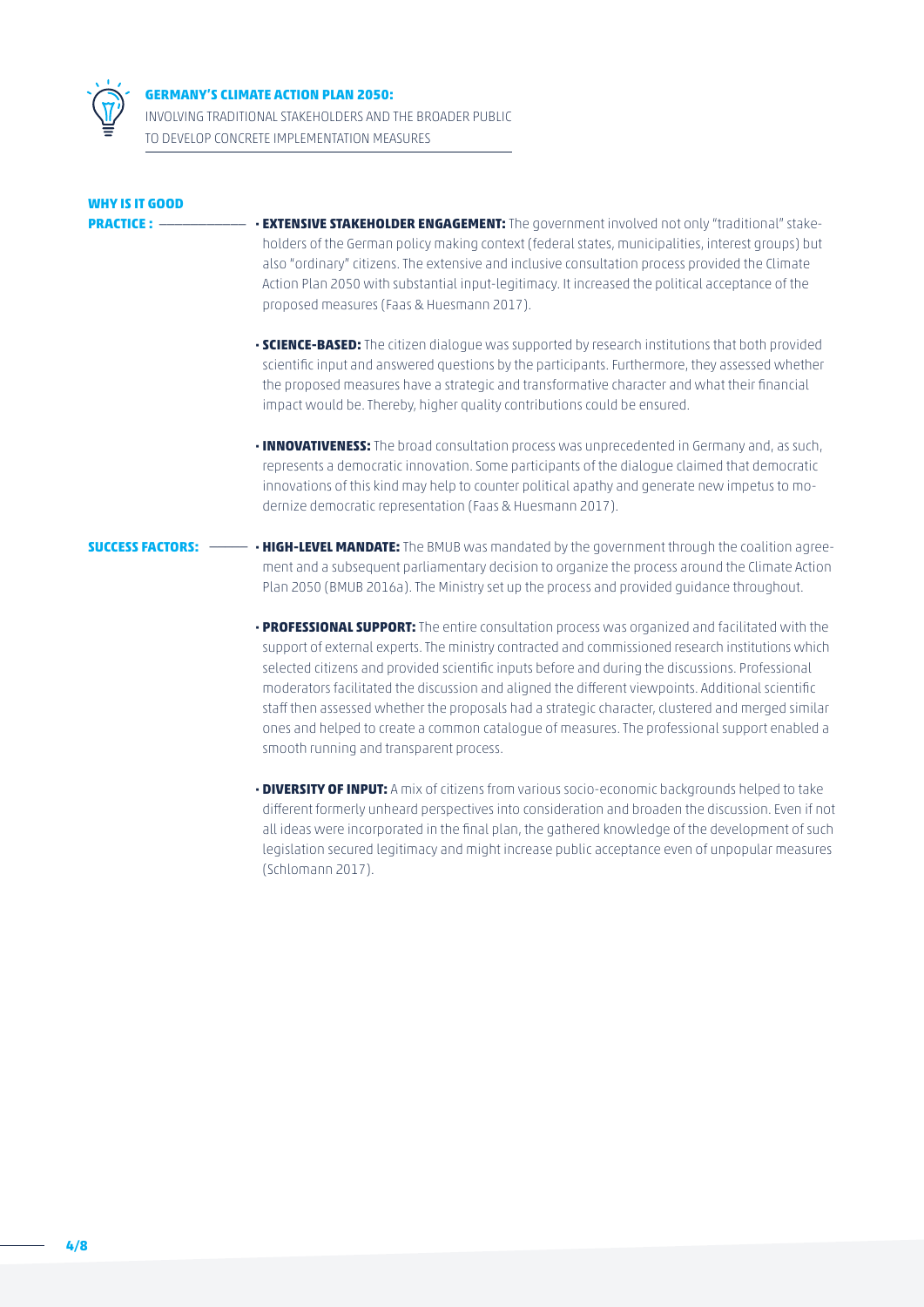| <b>OVERCOMING BARRIERS /</b><br><b>CHALLENGES: -</b> | <b>WHAT WERE THE MAIN BARRIERS /</b><br><b>CHALLENGES TO DELIVERY?</b>               | <b>HOW WERE THESE BARRIERS /</b><br><b>CHALLENGES OVERCOME?</b>                                                                                                                                                                                                                                                                                                                                                                                                                                                                                                                                                    |
|------------------------------------------------------|--------------------------------------------------------------------------------------|--------------------------------------------------------------------------------------------------------------------------------------------------------------------------------------------------------------------------------------------------------------------------------------------------------------------------------------------------------------------------------------------------------------------------------------------------------------------------------------------------------------------------------------------------------------------------------------------------------------------|
|                                                      | <b>SOCIAL-CULTURAL: Ensuring</b><br>diversity of participants might<br>be challenge. | <b>INVOLVE PEOPLE FROM DIFFERENT SOCIO-ECONOMIC</b><br><b>BACKGROUNDS:</b> To ensure a balanced and diverse group<br>of participants, the organisers called almost 77.000<br>people in the hosting cities and their rural surroundings<br>(Faas & Huesmann 2017). Applying this method, the<br>organisers tried to bring together a diverse group of par-<br>ticipants from different socio-economic backgrounds. It<br>was envisioned to invite 100 participants per dialogue<br>and a screening took place to monitor the diversity of<br>the group and adjust further invitations if necessary<br>(Rucht 2016). |
|                                                      |                                                                                      | Even though the randomised cold calls enabled parti-<br>cipation from societal groups that are less likely to join<br>such formats, some imbalances could still be detected.<br>Women, for instance, were not represented on an equal<br>basis initially; also people with a higher education<br>background were more likely to accept the invitation.<br>Imbalances were addressed through targeted calls<br>(Rucht 2016; Schlomann 2017).                                                                                                                                                                        |
|                                                      | <b>INFORMATION: Low media cover-</b><br>age is a barrier for participation.          | <b>DEVELOP A COMMUNICATION STRATEGY: While the</b><br>governmental negotiations of the Climate Action Plan<br>2050 were extensively covered in the media, the public<br>consultation received little attention. The development<br>and implementation of a professional communication<br>strategy could be one way to address the problem of<br>'under-coverage' (Faas & Huesmann 2017. Broad media<br>coverage might also help to increase participation.                                                                                                                                                         |

**LESSONS LEARNED:** \_\_\_\_\_ **· PROVIDE SUFFICIENT RESOURCES TO ENSURE A SUCCESSFUL PROCESS:** The citizen participation process proved to be quite expensive but was considered a success in terms of broad citizen involvement (Rucht 2017). A public participation process of this size and scope, especially when it is unprecedented and not built on existing structures, requires sufficient time for preparation but also adequate human and financial resources.

> **· APPLY AND COMMUNICATE EQUAL RULES FOR EVERYONE:** Organised stakeholder groups such as civil society organizations and industry advocacy groups are far more experienced than ordinary citizens in voicing their opinions. To create an even playing field, all participations need to be informed about the process, their role and potential impacts. Scientific support also helps in this regard (Faas & Huesmann 2017).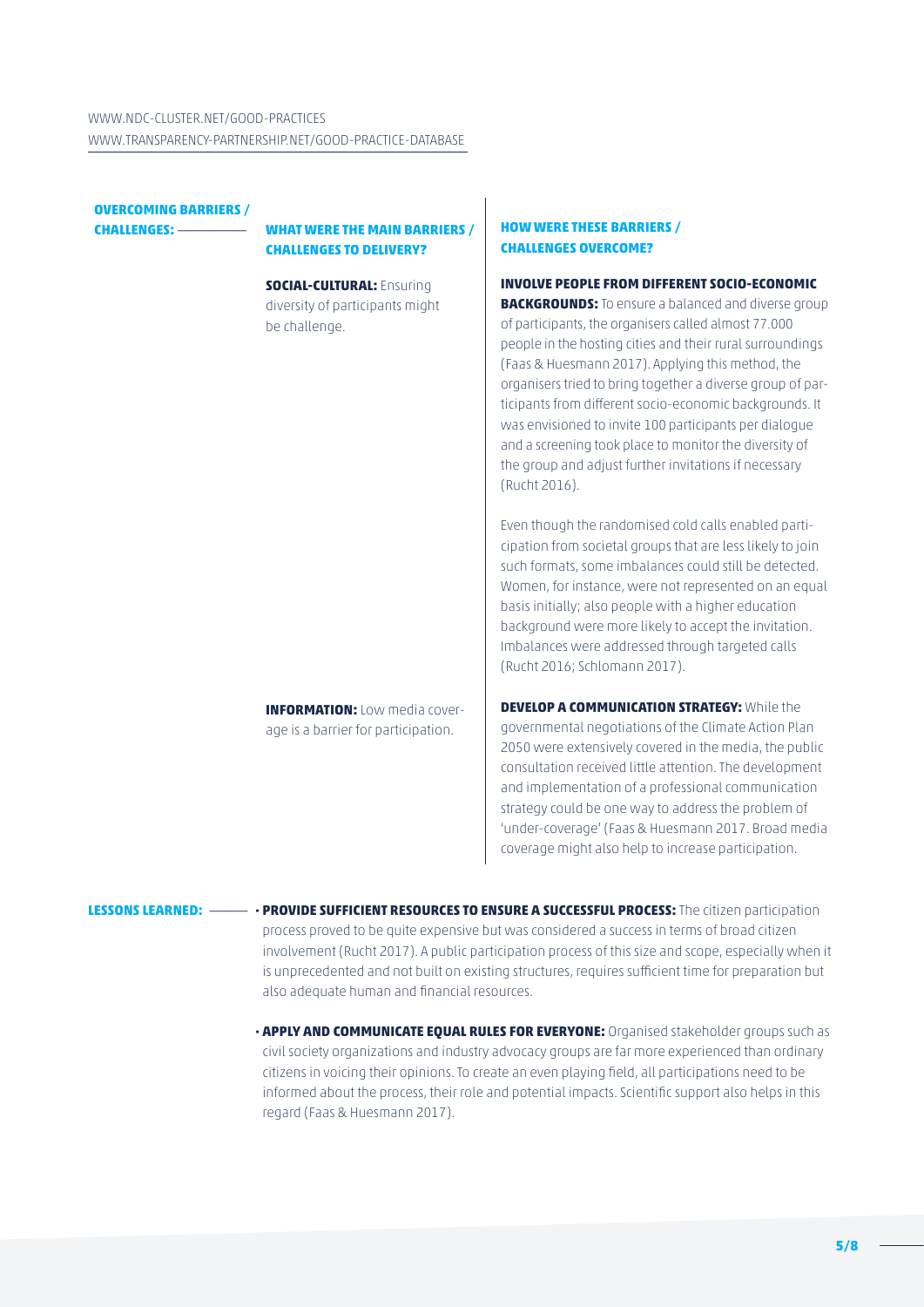

INVOLVING TRADITIONAL STAKEHOLDERS AND THE BROADER PUBLIC TO DEVELOP CONCRETE IMPLEMENTATION MEASURES

|                         | <b>· SECURE A COORDINATED AND TRANSPARENT APPROACH:</b> A coordinated approach with clearly<br>defined responsibilities and synchronized timelines is of utmost importance to ensure a successful<br>endeavour. It is important to align the citizen involvement with existing processes in stakeholder<br>participation, administration and parliament to ensure that (1) the outcome is achievable, and (2)<br>neither citizens nor organised stakeholder groups nor the executive branch of the government<br>feels left out and invalidated.                                                                                                                                      |
|-------------------------|---------------------------------------------------------------------------------------------------------------------------------------------------------------------------------------------------------------------------------------------------------------------------------------------------------------------------------------------------------------------------------------------------------------------------------------------------------------------------------------------------------------------------------------------------------------------------------------------------------------------------------------------------------------------------------------|
| <b>HOW TO REPLICATE</b> |                                                                                                                                                                                                                                                                                                                                                                                                                                                                                                                                                                                                                                                                                       |
| <b>THIS PRACTICE: -</b> | . TAKE YOUR TIME: Setting up a broad stakeholder dialogue requires time. The organizing agencies<br>suggest at least five months of detailed preparation to replicate such a process (Faas & Huesmann<br>2017).                                                                                                                                                                                                                                                                                                                                                                                                                                                                       |
|                         | • MIX PERSONAL AND ONLINE DISCUSSIONS: The in-depth discussions during the citizen dialogues,<br>including the availability of scientific expertise, helped to improve the quality of proposed measu-<br>res. It also helped to increase acceptance of differing viewpoints. Moreover, the online tool - the<br>possibility to comment on the proposal being made - secured additional inputs (Faas & Huesmann<br>2017). Hence, to ensure an informed, transparent and inclusive debate, mix personal and online<br>discussions.                                                                                                                                                      |
|                         | . MANAGE EXPECTATIONS: While organised stakeholder groups are usually fully aware that their<br>proposals might not automatically be translated into a government plan, citizens need to acquire<br>this understanding as well. It is crucial to ensure that citizens realise that their input might not be<br>represented fully or even partially in the final action plan to avoid frustration. In this context, it is<br>also important for governments to transparently communicate every single step of the "normal"<br>inter-ministerial negotiation process to avoid the impression of making only a symbolic effort to<br>include participants in the decision making process |
| <b>CONTACT FOR</b>      |                                                                                                                                                                                                                                                                                                                                                                                                                                                                                                                                                                                                                                                                                       |
| <b>ENQUIRIES: -</b>     | Division KII1 (Strategic Aspects of Climate Policy, Climate Action Plan)<br>Federal Ministry for the Environment, Nature Conservation, Building and Nuclear Safety (BMUB).<br>KII1@bmub.bund.de                                                                                                                                                                                                                                                                                                                                                                                                                                                                                       |
| <b>FURTHER KEY</b>      |                                                                                                                                                                                                                                                                                                                                                                                                                                                                                                                                                                                                                                                                                       |
| <b>RESOURCES:</b>       | BMUB. 2017. Broad dialogue on the German government's Climate Action Plan 2050:<br>https://www.bmub.bund.de/fileadmin/Daten_BMU/Pools/Broschueren/ksp_2050_dialog_en_bf.pdf                                                                                                                                                                                                                                                                                                                                                                                                                                                                                                           |
|                         | https://www.bmub.bund.de/en/topics/climate-energy/climate/national-climate-policy/<br>greenhouse-gas-neutral-germany-2050                                                                                                                                                                                                                                                                                                                                                                                                                                                                                                                                                             |
|                         | <b>CASE STUDY AUTHORS:</b> - Dennis Tänzler and René Kieselhorst (adelphi)                                                                                                                                                                                                                                                                                                                                                                                                                                                                                                                                                                                                            |
|                         |                                                                                                                                                                                                                                                                                                                                                                                                                                                                                                                                                                                                                                                                                       |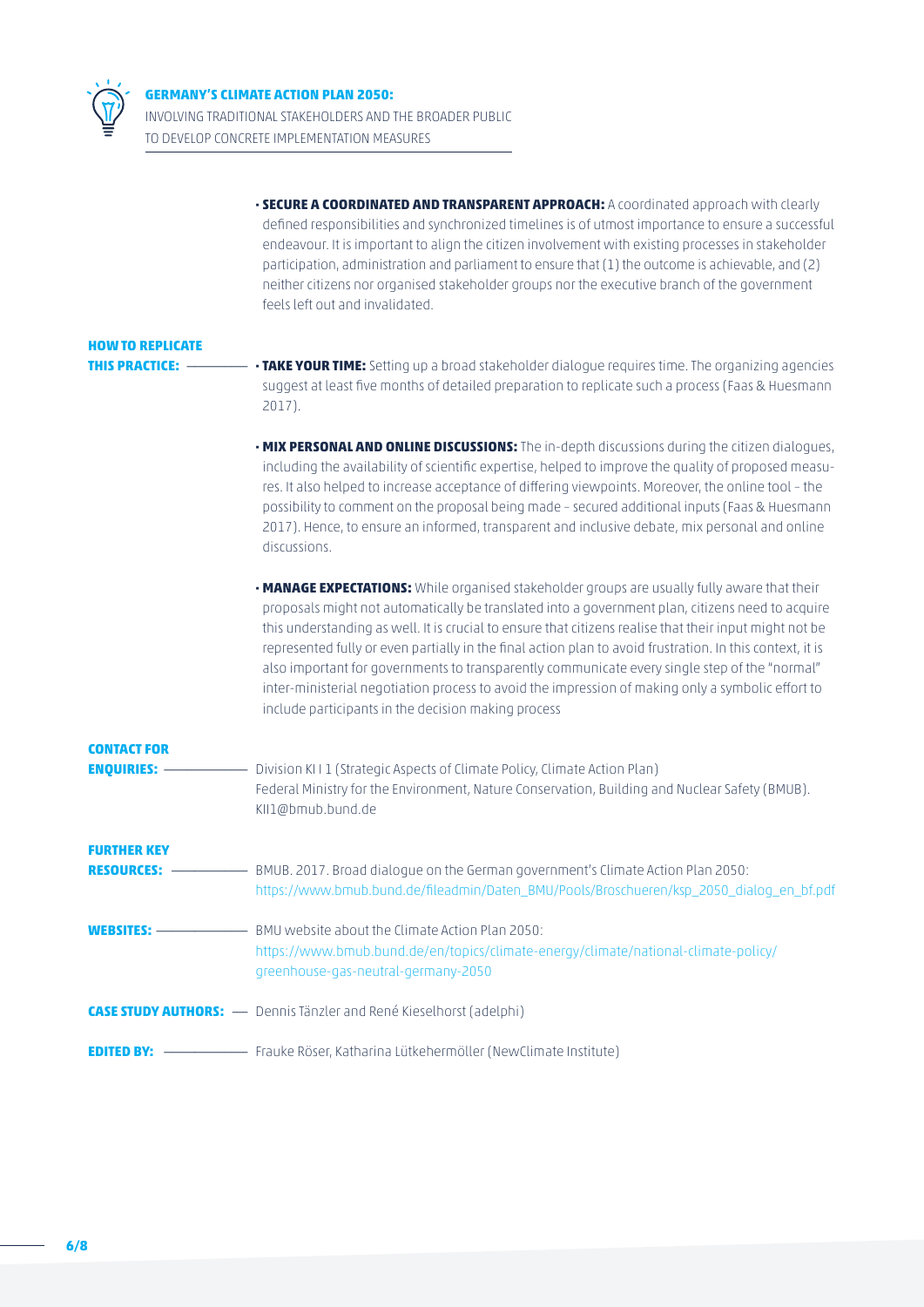**REFERENCES:** \_\_\_\_\_\_\_\_\_\_ · Bertelsmann. 2016. Maßnahmenkatalog. Ergebnis des Dialogprozesses zum Klimaschutzplan 2050 der Bundesregierung. Available at [https://www.bertelsmann-stiftung.de/fileadmin/files/](https://www.bertelsmann-stiftung.de/fileadmin/files/Projekte/Vielfaeltige_Demokratie_gestalten/_BMUB__Massnahmenkatalog_-_Ergebnis_des_Dialogprozesses_zum_Klimaschutzplan_2050_der_Bundesregierung.pdf) Projekte/Vielfaeltige\_Demokratie\_gestalten/\_BMUB\_\_Massnahmenkatalog -\_Ergebnis\_des\_Dialog[prozesses\\_zum\\_Klimaschutzplan\\_2050\\_der\\_Bundesregierung.pdf](https://www.bertelsmann-stiftung.de/fileadmin/files/Projekte/Vielfaeltige_Demokratie_gestalten/_BMUB__Massnahmenkatalog_-_Ergebnis_des_Dialogprozesses_zum_Klimaschutzplan_2050_der_Bundesregierung.pdf) (last checked 15 Feb 2018) · BMUB. 2016a. Broad dialogue on the German government's Climate Action Plan 2050. Berlin: Federal Ministry for the Environment, Nature Conservation, Building and Nuclear Safety. Available via: [https://www.bmub.bund.de/fileadmin/Daten\\_BMU/Pools/Broschueren/ksp\\_2050\\_](https://www.bmub.bund.de/fileadmin/Daten_BMU/Pools/Broschueren/ksp_2050_dialog_en_bf.pdf) [dialog\\_en\\_bf.pdf](https://www.bmub.bund.de/fileadmin/Daten_BMU/Pools/Broschueren/ksp_2050_dialog_en_bf.pdf) (last checked 01 Feb 2018) · BMUB. 2016b. Climate Action Plan 2050. Available at [https://www.bmub.bund.de/fileadmin/](https://www.bmub.bund.de/fileadmin/Daten_BMU/Pools/Broschueren/klimaschutzplan_2050_en_bf.pdf) [Daten\\_BMU/Pools/Broschueren/klimaschutzplan\\_2050\\_en\\_bf.pdf](https://www.bmub.bund.de/fileadmin/Daten_BMU/Pools/Broschueren/klimaschutzplan_2050_en_bf.pdf) (last checked 01 Feb 2018) · Bundesregierung 2013. Deutschlands Zukunft gestalten. Koalitionsvertrag zwischen CDU, CSU und SPD. 18. Legislaturperiode. Available at https://www.cdu.de/sites/default/files/media/ dokumente/koalitionsvertrag.pdf (last checked 01 Feb 2018) · Faas, Thorsten & Christian Huesmann. 2017. Der Beteiligungsprozess am Klimaschutzplan 2050. Analyse und Bewertung. Berlin: Bertelsmann-Stiftung. [https://www.bertelsmann-stiftung.de/de/](https://www.bertelsmann-stiftung.de/de/publikationen/publikation/did/die-buergerbeteiligung-zum-klimaschutzplan-2050/) [publikationen/publikation/did/die-buergerbeteiligung-zum-klimaschutzplan-2050/](https://www.bertelsmann-stiftung.de/de/publikationen/publikation/did/die-buergerbeteiligung-zum-klimaschutzplan-2050/) (last checked 01 Feb 2018) · IKU. 2016. Bürgerreport. Commissioned by Federal Ministry for the Environment, Nature Conservation, Building and Nuclear Safety. Available at [www.bertelsmann-stiftung.de/fileadmin/](http://www.bertelsmann-stiftung.de/fileadmin/files/Projekte/Vielfaeltige_Demokratie_gestalten/_BMUB___Buergerreport_zum_Klimaschutzplan_2050.pdf) [files/Projekte/Vielfaeltige\\_Demokratie\\_gestalten/\\_BMUB\\_\\_\\_Buergerreport\\_zum\\_Klimaschutz](http://www.bertelsmann-stiftung.de/fileadmin/files/Projekte/Vielfaeltige_Demokratie_gestalten/_BMUB___Buergerreport_zum_Klimaschutzplan_2050.pdf)[plan\\_2050.pdf](http://www.bertelsmann-stiftung.de/fileadmin/files/Projekte/Vielfaeltige_Demokratie_gestalten/_BMUB___Buergerreport_zum_Klimaschutzplan_2050.pdf) (last checked 30 Jan 2018) · Rucht, Dieter. 2016. Der Beteiligungsprozess am Klimaschutzplan 2050. Analyse und Bewertung. Commissioned by Greenpeace. Berlin: Greenpeace. Available at [https://www.greenpeace.de/](https://www.greenpeace.de/sites/www.greenpeace.de/files/publications/20160922_klima-gutachten_web.pdf) [sites/www.greenpeace.de/files/publications/20160922\\_klima-gutachten\\_web.pdf](https://www.greenpeace.de/sites/www.greenpeace.de/files/publications/20160922_klima-gutachten_web.pdf) (last checked 01 Feb 2018) · Schlomann, Barbara; Katharina Wohlfarth & Julia Repenning. 2017. Policy making by participation – the German Climate Action Plan 2050. ECEEE Summer Study Proceedings 2017. Stockholm: ECEEE. Available at [https://www.eceee.org/library/conference\\_proceedings/eceee\\_Summer\\_Stu](https://www.eceee.org/library/conference_proceedings/eceee_Summer_Studies/2017/1-foundations-of-future-energy-policy/policy-making-by-participation-8211-the-german-climate-action-plan-2050/2017/1-385-17_Schlomann.pdf/)[dies/2017/1-foundations-of-future-energy-policy/policy-making-by-participation-8211-the-ger](https://www.eceee.org/library/conference_proceedings/eceee_Summer_Studies/2017/1-foundations-of-future-energy-policy/policy-making-by-participation-8211-the-german-climate-action-plan-2050/2017/1-385-17_Schlomann.pdf/)[man-climate-action-plan-2050/2017/1-385-17\\_Schlomann.pdf/](https://www.eceee.org/library/conference_proceedings/eceee_Summer_Studies/2017/1-foundations-of-future-energy-policy/policy-making-by-participation-8211-the-german-climate-action-plan-2050/2017/1-385-17_Schlomann.pdf/) (last checked 01 Feb 2018)